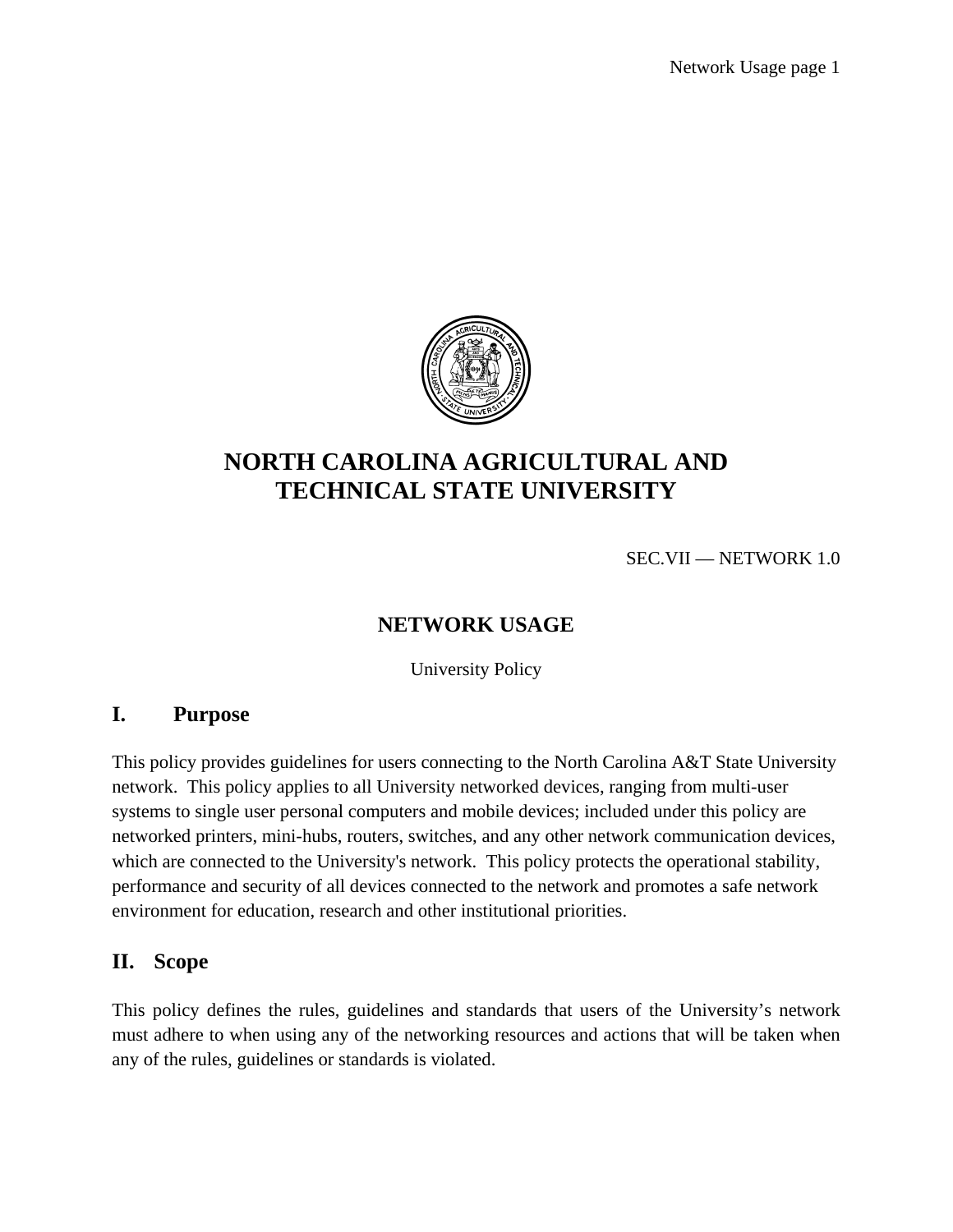#### **III. Policy Statement**

The University's network includes all physical copper and fiber data cabling at the University, Virtual Private Network (VPN) connections, and all remote locations which allow devices to be connected directly to the University's network via wired or wireless means.

The networking environment and activity will be monitored and analyzed to ensure usage of the university's network is consistent with this policy. Authorization to connect from Networking and Communication Services requires that users agree to adhere to this Network Usage Policy. A&T reserves the right to limit, restrict, or extend computing privileges and access to its resources.

The University's network is not a public forum and shall not be used in such a manner. It is intended only for use by A&T employees, students, and other authorized users.

Network resources can provide access to resources both on and off campus. Such open access is a privilege, and requires that individual users act in a responsible and acceptable manner. Acceptable use always is ethical, reflects academic honesty, and shows restraint in the consumption of shared resources. Acceptable use demonstrates respect for intellectual property, truth in communication, ownership of data, system security mechanisms, and individuals' right to privacy and freedom from intimidation, unlawful harassment, and unwarranted annoyance. The university considers any violation of acceptable use principles or guidelines to be a serious offense and reserves the right to test and monitor security, and copy and examines any files or information resident on A&T's systems allegedly related to unacceptable use.

A&T's Networking and Communication Services should be notified about violations of computer laws and policies, as well as about potential loopholes in the security of its computer systems and network. The user community is expected to cooperate with Networking and Communication Services in its operation of computer systems and networks as well as in the investigation of misuse or abuse.

#### IV. **Guidelines**

#### A. Acceptable Devices

Any computer, peripheral or network capable device connected to NC A&T's network must belong to an individual who is a current University employee, student or a guest of the University. Devices connected to the network shall be in good working order and be designed or configured not to interfere with other devices connected to the network or the network operations of the University. Devices connected to the network must be used for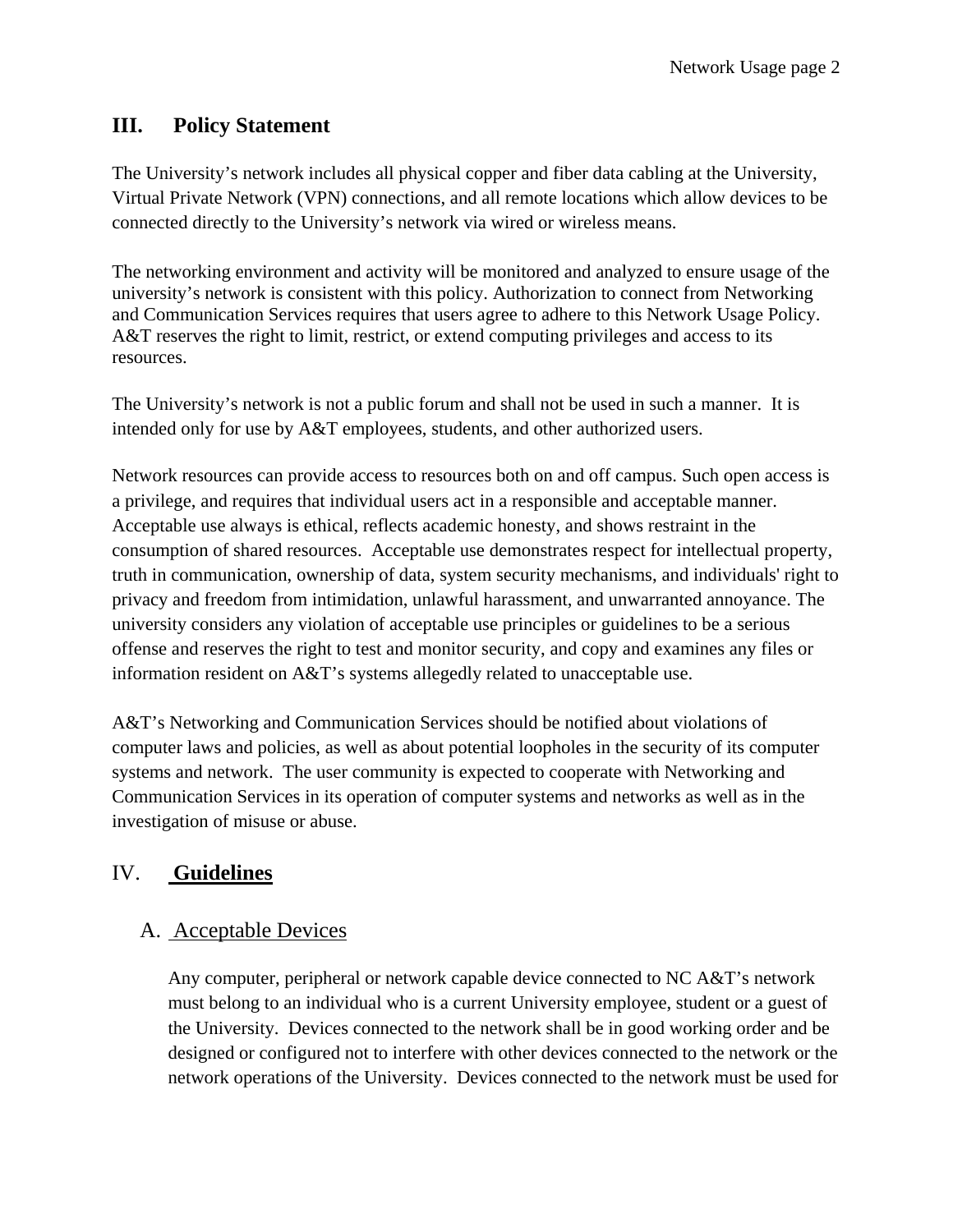an activity related to University business and adhere to the University's connectivity and security requirements.

Any new device requesting network access will be monitored and compliance ensured before devices are allowed to connect. Workstations, laptops, mobile devices, servers and any other user devices must be configured to ensure they meet network configuration requirements. Devices that don't meet the university's configuration requirements should not be connected to the network.

Hubs, switches, routers and wireless devices should never be connected to the University data network without prior approval from Network and Communication Services. These devices when configured incorrectly have the potential to disrupt the network availability or stability.

All networking equipment connected to the University network must first be registered and approved by Networking and Communication Services.

All wireless devices connecting to the University network must be registered and/or properly authenticated. Devices connected to the network cannot interfere with the operation of the University network.

Any networked devices or services that are detected and verified to degrade the quality of service on the network will result in termination of network service of that device until the cause of the problem is corrected.

#### B. Responsible Parties

The Owner or Responsible Party (RP) of a device connected to the campus network must have a valid University email account and phone number in order to facilitate contact if there is a problem with the device. The Owner or RP is responsible for the use or misuse of their device attached to University's network. A&T's Networking and Communication Services reserves the right to restrict access to devices which are connected to the network through a MAC address or IP address blocking / redirection.

#### C. Building Wiring Closets and Backbone Network

Campus building wiring closets and network/telecommunication equipment cabinets are the sole responsibility of A&T's Networking and Communications Services and should only be accessed by DoIT staff and other authorized University personnel.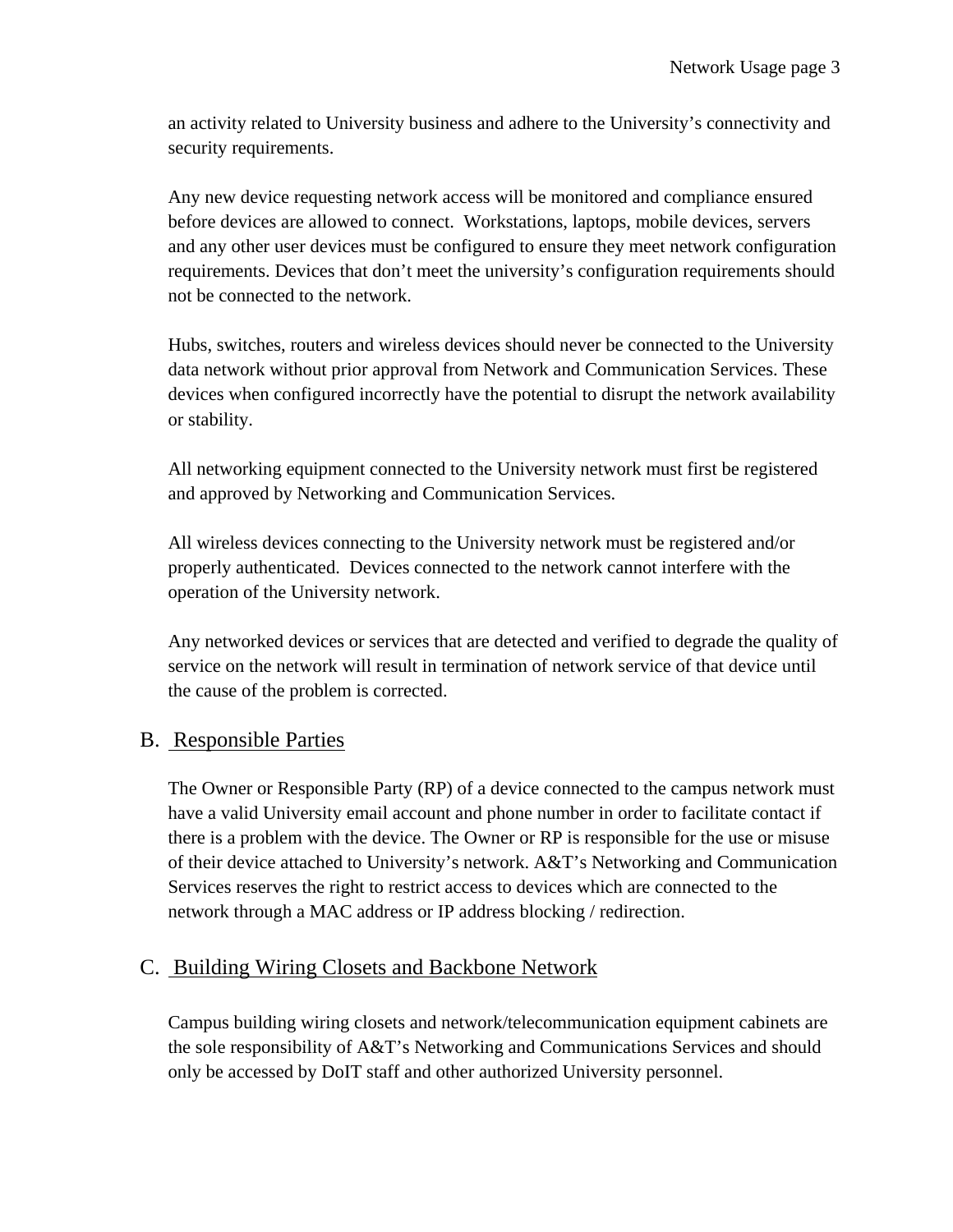Network/telecommunications equipment housed in shared mechanical and/or janitorial rooms shall only be accessed by authorized DoIT staff. Campus core, distribution and access layer equipment (switches, routers and wireless access points responsible for building-to-building communication) are only to be accessed and configured by authorized DoIT staff.

### D. Security

Security measures must be taken to ensure that devices connected to the University's network are not vulnerable to compromise. Recommended actions for devices connected to the University's network include: keeping software current; patching operating systems; current anti-virus software and virus definitions; secure passwords; personal firewalls; and intrusion detection software. Compromised or problem hosts connected to the University's network will be blocked until they are repaired and evaluated.

#### E. Unacceptable Activities

DoIT will not support or condone the activities listed below:

- Activities which excessively consume network resources;
- Activities which violate this and/or other University Policies;
- Activities which violate municipal, state and/or federal laws;

Unacceptable activities include, but are not limited to:

- Providing services which interfere with the legitimate function of other devices connected to the University's network (examples include DHCP servers, devices running routing protocols, remote access servers consuming addresses which have not been registered with DoIT);
- Interfering with the supervisory or accounting functions of any system owned or managed by the University,
- Unauthorized commercial activities:
- The sending of SPAM (Unsolicited Bulk and / or Commercial Email);
- Open email relays;
- Denial of service attacks:
- Hacking / cracking or any form of data intrusion / attack;
- Probing, scanning or other activities done to learn about devices connected to the University's network, whether such activity is innocent or malicious in nature.